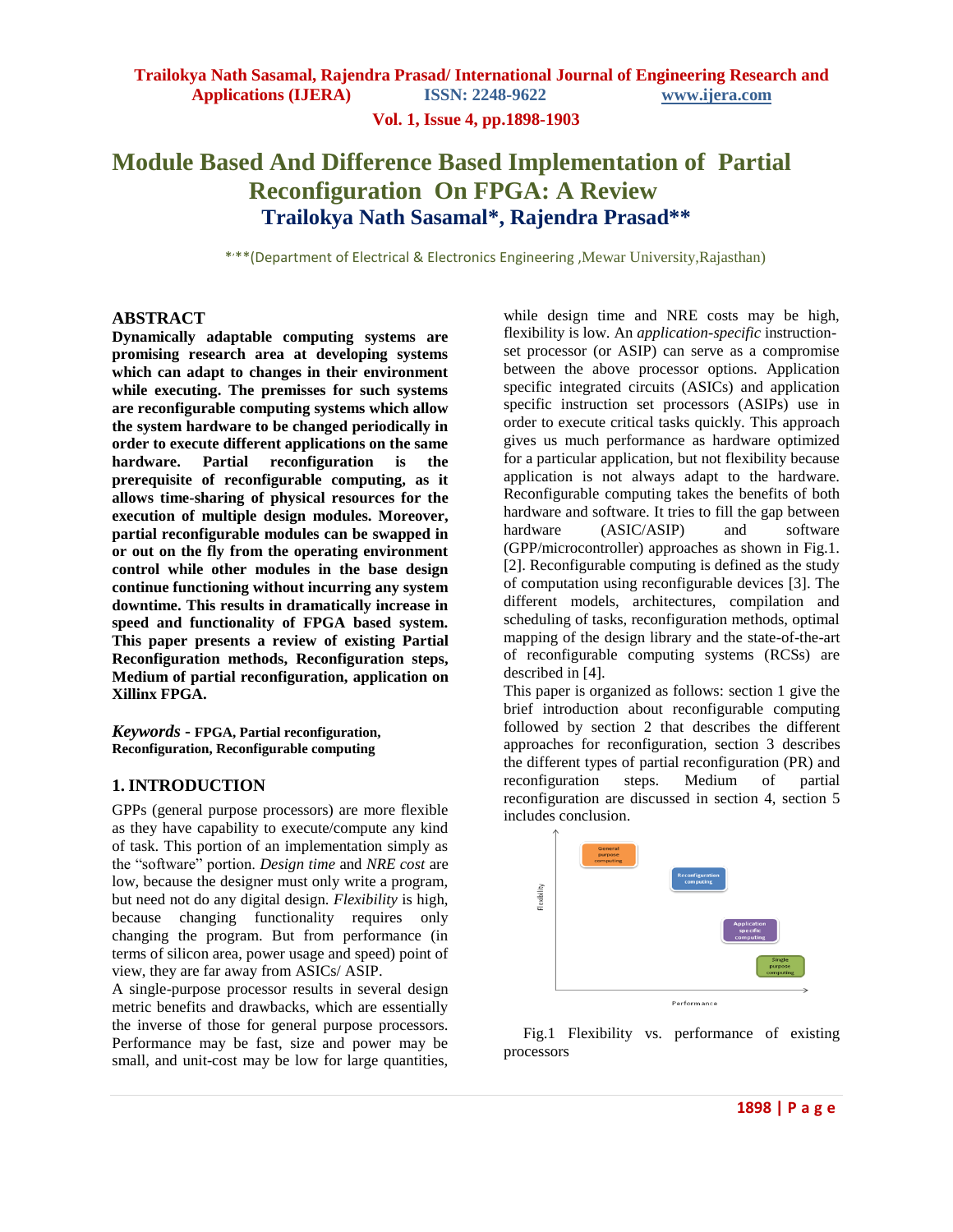# **Vol. 1, Issue 4, pp.1898-1903**

# **2. RECONFIGURATION METHODS**

Reconfigurability denotes the capability of programmable devices such as FPGAs; to change customized designs by loading different configure [1][3][14]. Reconfiguration can be divided into two groups: Static and Dynamic as shown in Fig.2.



Fig.2. Types of reconfiguration

### 2.1Static Reconfiguration

This is the most common and simplest reconfiguration approach also referred as compiletime reconfiguration [14]. In this approach, each application consists of a single configuration bitstream. All reconfigurable modules are loaded with their respective configurations before commencing the operation. Furthermore, after starting the operation hardware resources remain static during the whole life span of the application as depicted in Fig.2.



Fig.2.1Static reconfiguration

# 2.2 Dynamic Reconfiguration

Run-time reconfigurable systems, or dynamic reconfigurable systems, are capable of modifying parts of the functionality configured on the FPGA while the chip is running. By exploiting dynamic reconfiguration, we could build a system which dynamically adapts to the executed application with a fraction of time. This is an advance technique that uses a dynamic scheme to re-allocates the hardware resources at run-time [5], [11]. It utilizes the physical hardware resources in a much better way. As per application demand, it allows hardware resources to be logically added or removed from the operating control environment on the fly while other base modules continue to operate. Dynamic reconfiguration (also called as RTR) allows reconfiguration and execution to proceed at the same time as depicted in Fig.2.1. Statically reconfigurable devices require execution interrupt. The idea behind Partial dynamic reconfiguration or PR technique is to reconfigure only the needed part of the device. Partial reconfiguration is not supported on all FPGAs. For example, the Xilinx Virtex series of FPGAs (Virtex,Virtex-E, Virtex-II, Virtex-II Pro, Virtex-4) allows partial reconfiguration of the FPGA.



Fig.2.2 Dynamic Global reconfiguration

# **3. PARTIAL RECONFIGURATION**

An important feature in the Virtex architectures is the ability to reconfigure a portion of the FPGA while the remainder of the design is still operational. Partial reconfiguration is useful for applications that require the flexibility to change portions of a design without having to completely reconfigure the entire device. With this capability, entirely new application areas become possible: In-the-field hardware upgrades and updates to remote sites, Runtime reconfiguration, Other potential benefits include: Reduced device count, Reduced power consumption, More efficient use of available board space. This vendor-dependent technology provides common benefits in adapting hardware algorithms during system runtime, sharing hardware resources to reduce device count and power consumption, shortening reconfiguration time, etc. [5][6][16]. There are two styles of partial reconfiguration of FPGA devices from Xilinx: **module-based** and **difference-based**.Typically partial reconfiguration is achieved by loading the partial bitstream of a new design into the FPGA configuration memory and overwriting the current one. Thus the reconfigurable portion will change its behavior according to the newly loaded configuration. The reconfiguration speed (or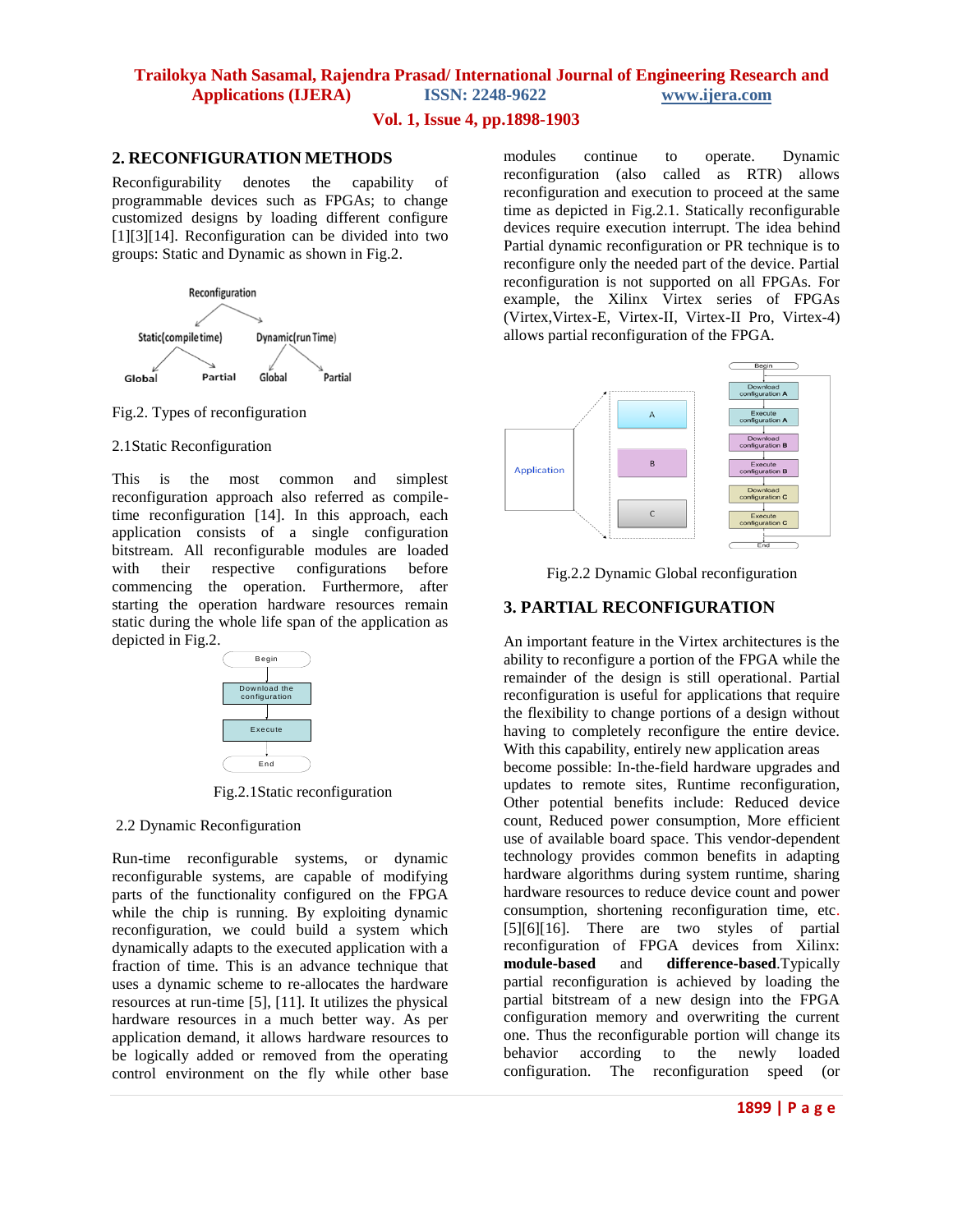### **Vol. 1, Issue 4, pp.1898-1903**

reconfiguration throughput) is a significant parameter, which determines the switching time of PR modules. This factor must be taken into account in many cases where performance-critical applications require fast switching of IP cores.

#### 3.1Module-based Partial Reconfiguration

Module-based partial reconfiguration permits to reconfigure distinct modular parts of the design. To ensure the communication across the reconfigurable module boundaries, special bus macros ought to be prepared. It works as a fixed routing bridge that connects the reconfigurable module with the rest part of the design. Module-based partial reconfiguration requires to perform a set of specific guidelines during at the stage of design specification. Finally for each reconfigurable module of the design, separate bitstream is created. Such a bit-stream is used to perform the partial reconfiguration of an FPGA.

Reconfigurable modules (RM) has been modeled in VHDL and implemented on Xilinx Virtex-4 (XC4VFX12) FPGA board with partial reconfiguration. Partial reconfiguration saves the silicon area by allowing multiple configurations to be swapped in or out of the device and provide flexibility to selectively replace the one configuration by the other explains in [17].

Problem of this design flow is that the partial reconfiguration bitstream can only be placed to a fixed region. During dynamic reconfiguration if the allowed partial reconfigurable region occupied by other partial reconfigurable module, then a new partial bitstream file must be generated. This increase the cost of storing the partial bitstream.



Fig.3.1 static and reconfigurable Modules

FPGA modules are divided into two parts: static and reconfigurable modules. The reconfigurable parts (A, B, C, D modules, etc.) are independent parts of the input design that need not be active during the whole application runtime, Fig.3.1. They share common areas (slots) inside a target device; this is based on the assumption that they are not required to run at the

same time in parallel. Usually they reside as a bitstream in a memory outside the FPGA. There some cases they also can be stored in the memory available inside the FPGA (Block RAM). The static part is such a part of an input design that is active during the whole application runtime. It is placed in the "static" area of a target device that is kept intact all the time. In addition to its standard function it has to provide an infrastructure to load and unload other (dynamic) parts of the design, which is system scheduling, data management, and interface management.

The static part must include the configuration controller and logic required for data and interface management. All inputs/outputs of the application are managed by the static part that communicates with dynamic modules through a fixed interface called Bus micros.

#### 3.1.1 Bus micros

Bus macros are tri-state buffers at relative fixed positions which used as fixed data paths for signals going between a reconfigurable module and another module i.e. locking the routing between the dynamic and the static part and all connections between the dynamic and static part must pass through a bus macro.The HDL code should ensure that any reconfigurable module signal that is used to communicate with another module does so only by first passing through a bus macro. There are Virtex, Virtex-E, Virtex-II, and Virtex-II Pro series specific versions of the bus macro. Each bus macro provides for 4 bits of intermodule communication, Fig.3.1.1. As many bus macros as needed must be instantiated to match the number of bits traversing the boundaries of the reconfigurable modules.



Fig.3.1.1 Bus macro for 4 bits of intermodule communication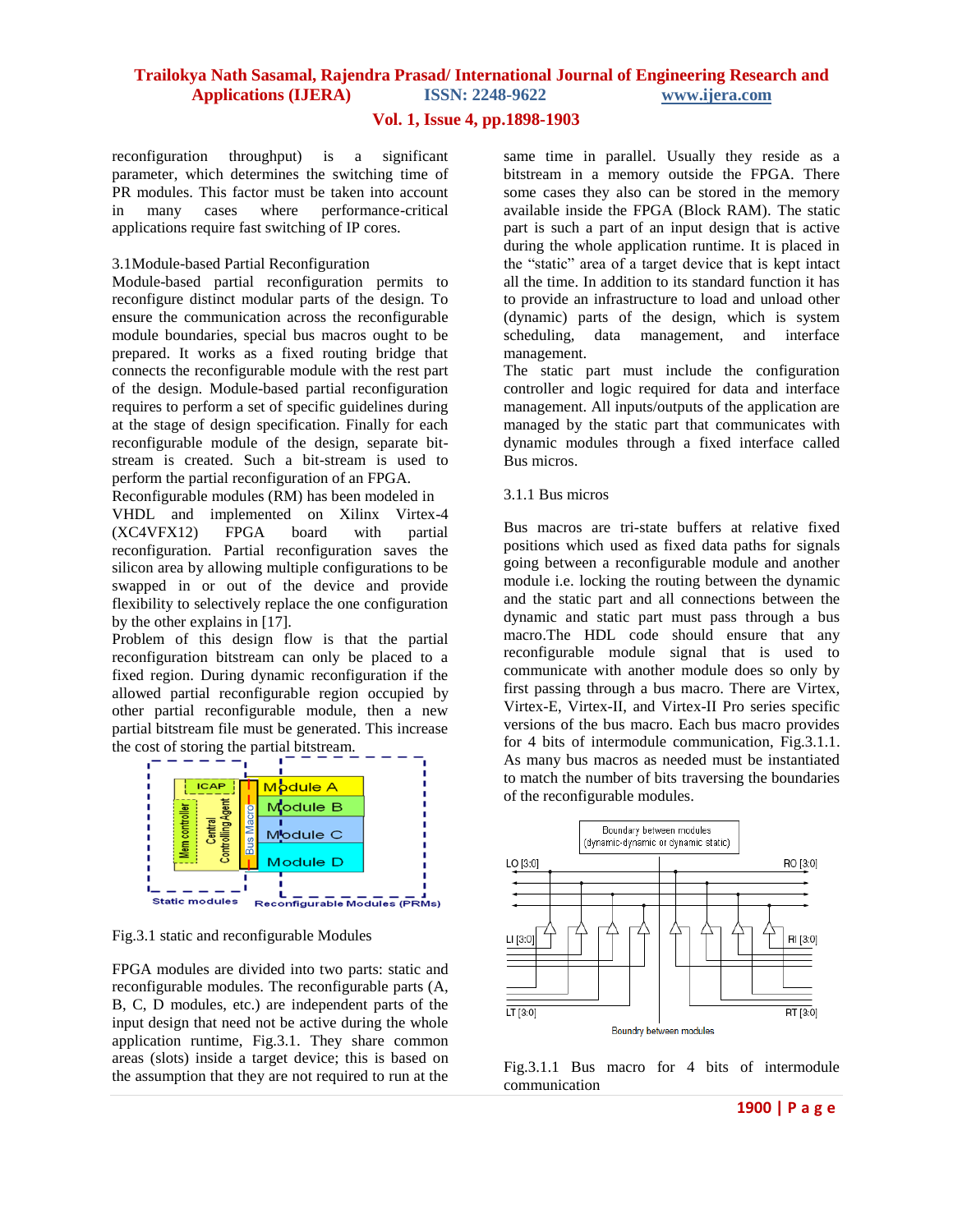### **Vol. 1, Issue 4, pp.1898-1903**

As an example, if reconfigurable module A communicates via 32 bits to module B, then eight (32/4) bus macros will need to be instantiated to define the data paths between modules A and B.



Fig. 3.1.2 Placement of bus micro using FPGA editor

Dataflow in bus macro is always unidirectional. So Bus macros configured for Data flow in only one direction and it is fixed, Fig.3.1.2. Xilinx Provides these Bus Macros.

Partial reconfiguration of Virtex devices can be accomplished through the SelectMAP, JTAG, or ICAP configuration interfaces. Instead of resetting the device and performing a complete reconfiguration, new data is loaded to reconfigure a specific area of a device, while the rest of the device is still in operation. The difference-based partial reconfiguration design flow described in this paper allows a designer to make small logic changes using *FPGA\_Editor* and generate a bitstream that programs only the difference between the two versions of the design. Switching the configuration of a module from one implementation to another is very quick because the bitstream differences can be much smaller than the entire device bitstream. The partial reconfiguration feature has been investigated in some applications such as [11][12][17][18].



Fig.3.1.3 Dynamic partial Global reconfiguration

# **3.2 DIFFERENCE BASED PARTIAL RECONFIGURATION**

Difference-based design is currently very efficient for small design .The idea of this type of PR is as following: Suppose there are two partial reconfigurable modules, namely X and Y .Instead of creating a full configuration bitstream for each of them, we only create the full configuration bitstream of X. For module Y, we compare its circuit description frame-by-frame with that of module X and then create a partial reconfiguration bitstream that only modifies the frames with differences. With that partial reconfiguration bitstream, we can reconfigure module X into module Y. Differencebased partial reconfiguration, which is useful for making small on-the-fly changes to design parameters such as logic equations, filter parameters, and I/O standards. This design flow is not recommended for making large changes in the functionality or structure of a design, for example, changing an entire algorithm. When there are sizable changes or the routing has to be modified, the recommended flow is to start from the HDL.

 The main objective for difference-based partial reconfiguration is allow small design changes. For example, perhaps LUT programming or an I/O standard needs to be simultaneously changed and loaded. These changes can be made easily by directly editing the routed NCD file in the Xilinx *FPGA\_Editor* application as shown in Fig.3.2. While many different types of changes can be made to an FPGA design, this paper addresses changing I/O standards, block RAM contents, and LUT programming using *FPGA\_Editor*.

After the changes are made, the BitGen program is used to produce a bitstream that only programs the differences between the original design and the new one. Depending on the changes, this partial bitstream can be much smaller than the original bitstream. These bitstreams can be loaded quickly and easily by the software. All that is required is an understanding of how to make logic changes using the *FPGA\_Editor* application.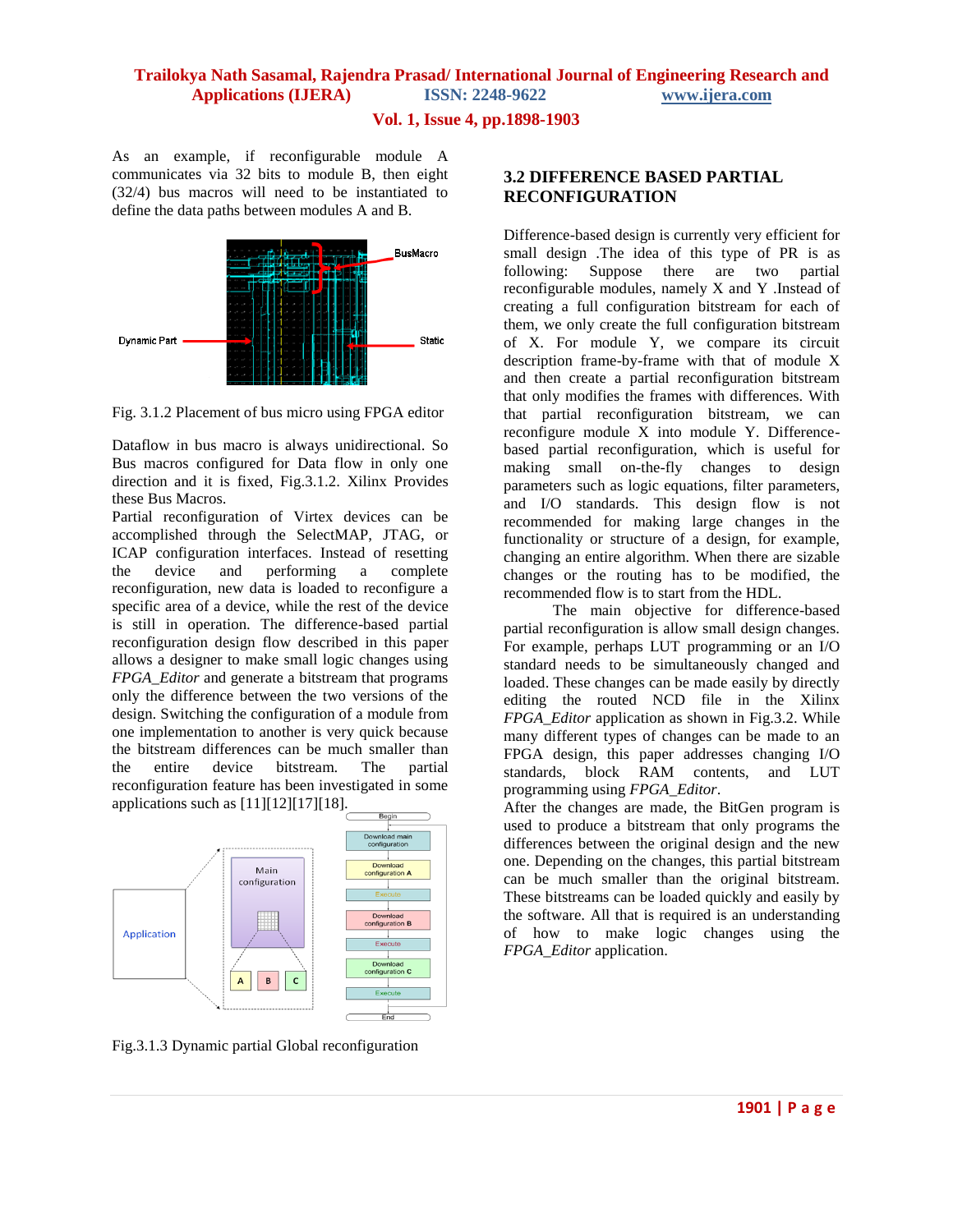# **Vol. 1, Issue 4, pp.1898-1903**

| I    | $\mathbb{Q}[\mathbb{X} \mathbb{D}]$<br>8F<br>X<br>뼭<br>đ<br>$\sqrt{2}$<br>Θ |
|------|-----------------------------------------------------------------------------|
|      | Ŀ                                                                           |
| Name | $ c_c $                                                                     |
| Feqn |                                                                             |
| Gegn | $[AA3^{\circ}A2]$                                                           |
|      |                                                                             |
|      | comp "c_c", site "SLICE_X0Y0", type = SLICE (RPM grid X3Y4).                |

Fig.3.2 shows changing the Geqn from A3\*A2 to A3\*~A2.

# **4. MEDIUM OF PARTIAL RECONFIGURATION**

Four methods of reconfiguring a device, each has applications where desirable:

- **Externally** 
	- Serial configuration port
	- **II** JTAG (Boundary Scan) port
	- SelectMap port
- $\Box$  Internally
	- **n** Though the Internal configuration access port (ICAP) using an embedded microcontroller or state machine

Xilinx is the main vendor whose silicon products and tools support the PR feature. The Virtex-II,Virtex-4 and Virtex-5 family FPGAs all provide a dedicated Internal Configuration Access Port (ICAP), which allows for internal access to and modification of the configuration data, Fig.4.1. Having ICAP on-chip leads to an easy and efficient way of building a runtime self-reconfigurable system, in which a softprocessor is using the ICAP as a user-friendly configuration controller. The ICAP is a simplified substitute of the Xilinx SelectMap reconfiguration solution, which is a byte-parallel external reconfiguration interface that can achieve the highest possible reconfiguration speed .It is assumed that the

ICAP will only be used for partial reconfiguration, since the part of the FPGA that controls the ICAP must not reconfigured through ICAP. Xilinx's EDK (Embedded Development Kit) is the development package for building MicroBlaze (and PowerPC) embedded processor systems in Xilinx FPGAs. Hosted in the [Eclipse IDE,](http://en.wikipedia.org/wiki/Eclipse_(software)) the project manager consists of two separate environments: XPS and SDK. The SDK handles the software that will execute on the embedded system, the SDK enables programmers to write, compile, and debug C/C++ applications for their embedded system,Fig.4.2.

Bitstream flows shown in Fig.4.3.Configurable memory are SRAM(Static RAM) which reconfigured according to the bitstream files stored in Flash PROM. Performance measurement results on the development board, comparing the reconfiguration speed of different architectures; the resource utilization is also analyzed for ICAP designs in [16],[18].



Fig.4.1 The ICAP primitive on Xilinx FPGAs





Reconfiguration Steps

- $\Box$  Reconfiguration is triggered within the FPGA
- **Q** Processor core loads the desired configuration data from external